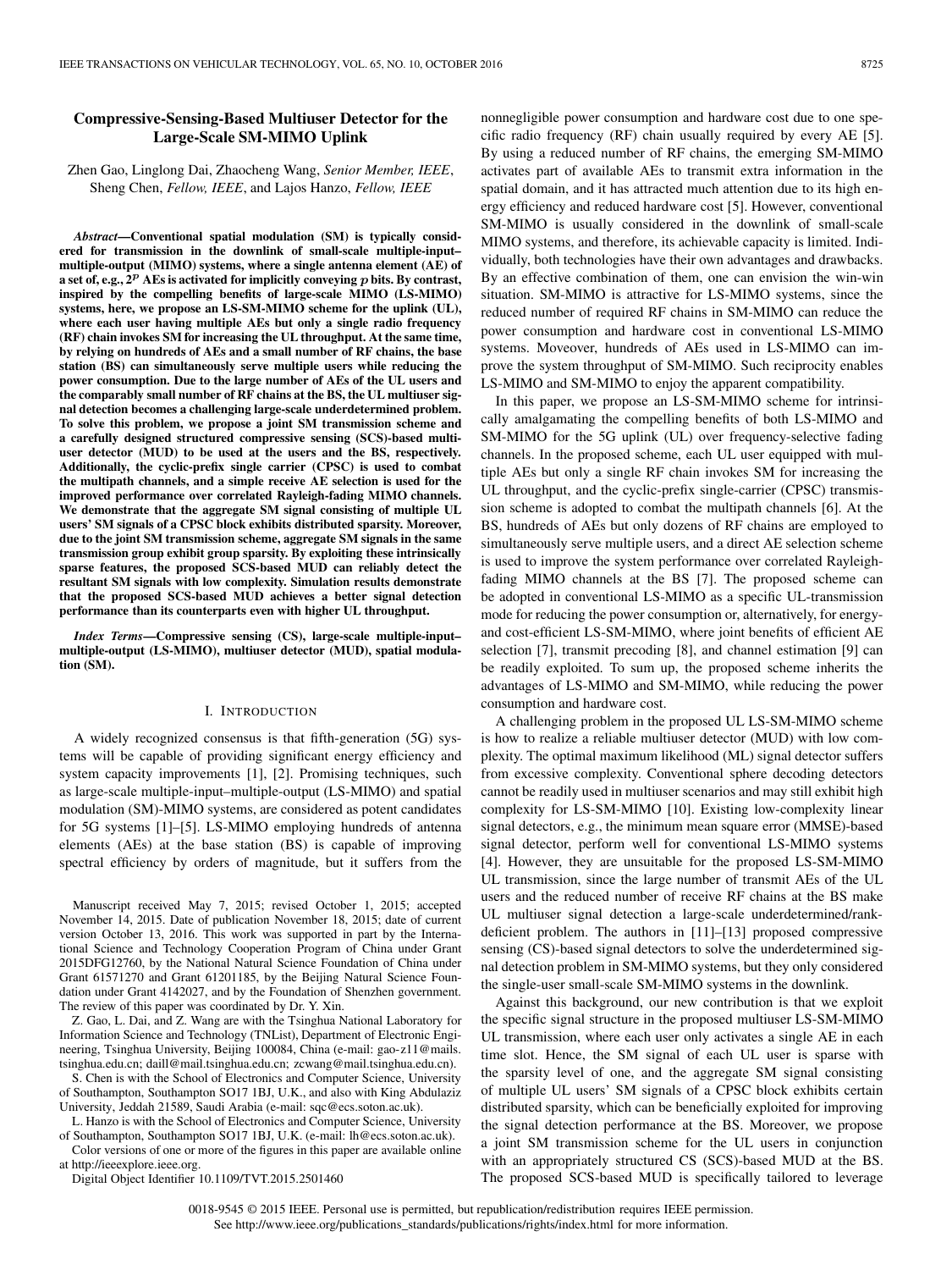

Fig. 1. In the proposed UL LS-SM-MIMO, the BS is equipped with  $M$  AEs and  $M_{\text{RF}}$  RF chains to simultaneously serve K users, where  $M \gg M_{\text{RF}} >$ K, and each user is equipped with  $n_t > 1$  AEs and one RF chain. By exploiting the improved degree of freedom in the spatial domain, multiple users can simultaneously exploit SM for improving the UL throughput.

the inherently distributed sparsity of the aggregate SM signal and the group sparsity of multiple aggregate SM signals, owing to the joint SM transmission scheme for reliable signal detection performance. Our simulation results demonstrate that the proposed SCS-based MUD is capable of outperforming the conventional detectors even with higher UL throughput.

The rest of this paper is organized as follows. Section II introduces the system model of the proposed LS-SM-MIMO scheme. Section III specifies the proposed joint SM transmission and SCS-based MUD. Section IV provides our simulation results. Section V concludes this paper.

Throughout this paper, lowercase and uppercase boldface letters denote vectors and matrices, respectively, whereas  $(\cdot)^T$ ,  $(\cdot)^*$ ,  $(\cdot)^{\dagger}$ , and |  $\cdot$ | denote the transpose, conjugate transpose, Moore–Penrose matrix inversion, and the integer floor operators, respectively. The  $l_0$  and  $l_2$  norm operations are given by  $\|\cdot\|_0$  and  $\|\cdot\|_2$ , respectively. The support set of vector **x** is denoted by  $\sup\{\mathbf{x}\}$ , and  $\mathbf{x}\}$  denotes the *i*th entry of vector **x**. Additionally,  $\mathbf{x}|_{\Gamma}$  denotes the entries of **x** defined in the set  $\Gamma$ ,  $\Phi|_{\Gamma}$  denotes the submatrix whose columns comprise the columns of  $\Phi$  that are defined in Γ, and  $\Phi$ <sub>)</sub> denotes the submatrix whose rows comprise the rows of **Φ** that are defined in Γ. The expectation operator is given by  $E\{\cdot\}$ . mod  $(x, y) = x - \lfloor x/y \rfloor y$  if  $y \neq 0$  and  $x - \lfloor x/y \rfloor y \neq 0$ , whereas mod  $(x, y) = y$  if  $y \neq 0$  and  $x - |x/y|y = 0.$ 

#### II. SYSTEM MODEL

We first introduce the proposed LS-SM-MIMO scheme and then focus our attention on the UL transmission with an emphasis on the multiuser signal detection.

#### *A. Proposed Multiuser LS-SM-MIMO Scheme*

As shown in Fig. 1, we consider the proposed LS-SM-MIMO from both the BS side and the user side. For conventional LS-MIMO, the number of AEs employed by the BS is equal to the number of its RF chains [4]. However, the BS in LS-SM-MIMO, as shown in Fig. 1, is equipped with a much smaller number of RF chains  $M_{\text{RF}}$  than the total number of AEs  $M$ , i.e., we have  $M_{\rm RF}\ll M$ . Conventional LS-MIMO systems typically assume single-antenna users [4]. By contrast, in the proposed scheme, each user is equipped with  $n_t > 1$ AEs but only a single RF chain, and SM is adopted for the UL transmission, where only one of the available AEs is activated for data transmission. It has been shown that the main power consumption and hardware cost of cellular networks comes from the radio access network [1]. Hence, using a reduced number of expensive RF chains compared with the total number of AEs at the BS can substantially reduce both the power consumption and the hardware cost for the operators. Meanwhile, it is feasible to incorporate several AEs and a single RF chain in the handsets. The resultant increased degrees of freedom in the spatial domain may then be exploited for improving the UL throughput. The proposed scheme can be considered as an optional UL-transmission mode in conventional LS-MIMO systems, where AE selection schemes may be adopted for beneficially selecting the most suitable  $M_{\text{RF}}$  AEs at the BS to receive UL SM signals [7]. Alternatively, it can also be used for the UL of LS-SM-MIMO, when advantageously combining transmit precoding, receive AE selection, and channel estimation [7]–[9].

#### *B. Uplink Multiuser Transmission*

We first consider the generation of SM signals at the users. The SM signal  $\mathbf{x}_k = \mathbf{e}_k s_k$  transmitted by the kth user in a time slot consists of two parts: the spatial constellation symbol  $e_k \in \mathbb{C}^{n_t}$  and the signal constellation symbol  $s_k \in \mathbb{C}$ .  $\mathbf{e}_k$  is generated by mapping  $\lfloor \log_2(n_t) \rfloor$ bits to the index of the active AE, and typically, the user terminal employs  $n_t = 2^p$  AEs, where p is a positive integer. Due to only a single RF chain employed at each user, only one entry of  $e_k$  associated with the active AE is equal to one, and the rest of the entries of  $\mathbf{e}_k$  are zeros, i.e., we have

$$
supp(\mathbf{e}_k) \in \mathbb{A}, \quad ||\mathbf{e}_k||_0 = 1, \quad ||\mathbf{e}_k||_2 = 1
$$
 (1)

where  $A = \{1, 2, \ldots, n_t\}$  is the spatial constellation symbol set. The signal constellation symbol comes from L-ary modulation, i.e.,  $s_k \in$  $\mathbb L$ , where  $\mathbb L$  is the signal constellation symbol set [e.g., 64 quadrature amplitude modulation (QAM)] of size L. Hence, each UL user's SM signal carries the information of  $\log_2(L) + \log_2(n_t)$  bits per channel use (bpcu), and the overall UL throughput is  $K(\log_2(L) + \log_2(n_t))$ bpcu. The users rely on the CPSC scheme for transmitting their SM signals [6]. Explicitly, each CPSC block consists of a cyclic prefix (CP) having the length of  $P - 1$  and the associated data block having the length of Q. Hence, the length of each CPSC block is  $Q + P - 1$ , where this CP is capable of counteracting a dispersive multipath channel imposing dispersion over  $P$  samples. The concatenated data block consists of Q successive SM signals.

At the receiver, due to the reduced number of RF chains at the BS, only  $M_{\text{RF}}$  receive AEs can be exploited to receive signals, where existing receive AE selection schemes can be adopted to preselect  $M_{\rm RF}$  receive AEs for achieving an improved signal detection performance [7]. Since the BS can serve  $K$  users simultaneously, after the removal of the CP, the received signal  $y_q \in \mathbb{C}^{M_{\rm RF}}$  for  $1 \leq q \leq Q$  of the qth time slot of a specific CPSC block can be expressed as

$$
\mathbf{y}_{q} = \sum_{k=1}^{K} \mathbf{y}_{k,q} + \mathbf{w}_{q} = \sum_{p=0}^{P-1} \sum_{k=1}^{K} \mathbf{H}_{k,p} \rangle_{\Theta} \mathbf{x}_{k, \mod (q-p,Q)} + \mathbf{w}_{q}
$$

$$
= \sum_{p=0}^{P-1} \sum_{k=1}^{K} \tilde{\mathbf{H}}_{k,p} \mathbf{x}_{k, \mod (q-p,Q)} + \mathbf{w}_{q} \quad (2)
$$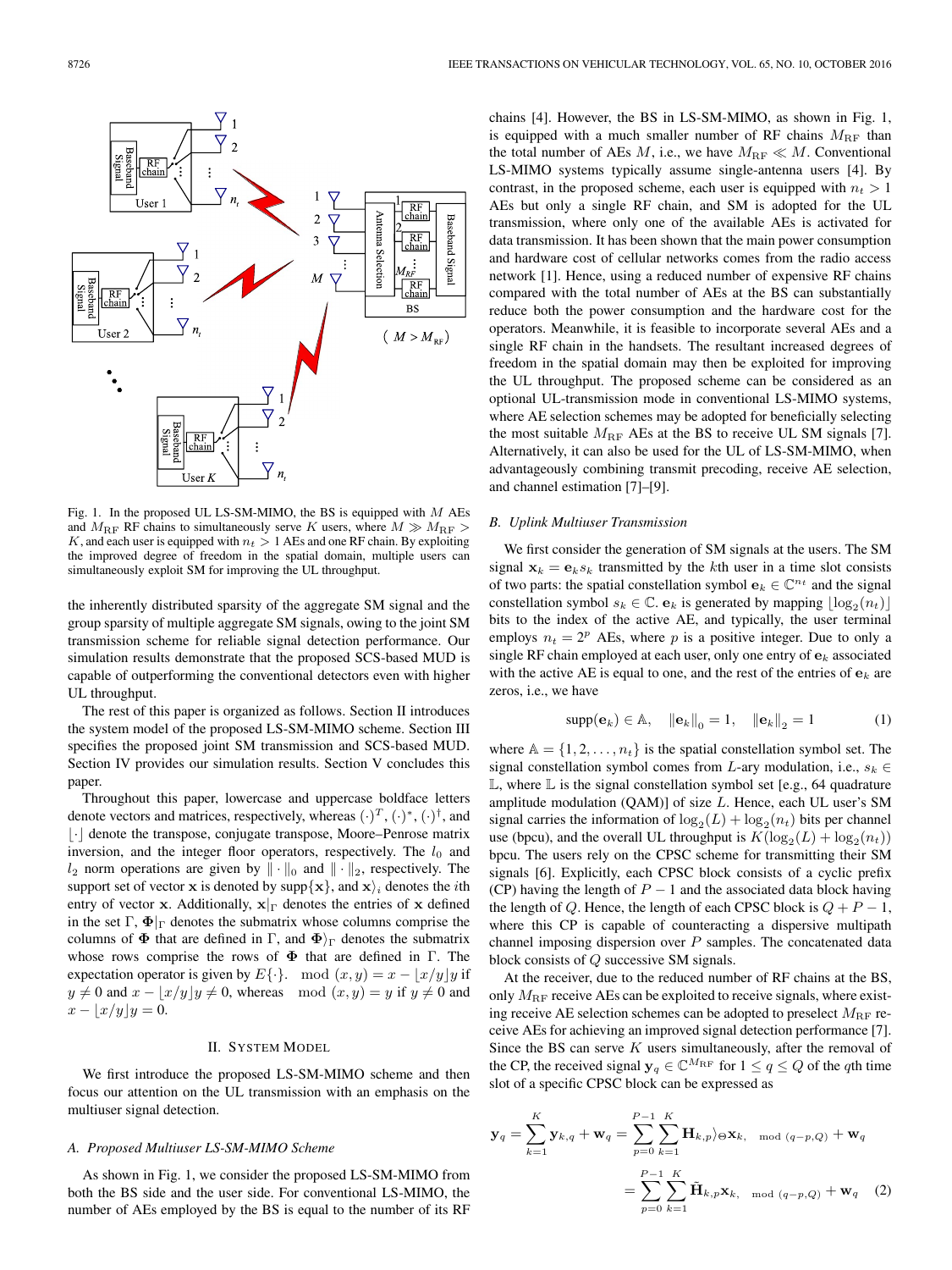where  $\mathbf{H}_{k,p} \in \mathbb{C}^{M \times n_t}$  is the *k*th user's MIMO channel matrix for the pth multipath component, i.e.,  $\mathbf{H}_{k,p}$ <sub> $\Theta$ </sub> =  $\tilde{\mathbf{H}}_{k,p} \in \mathbb{C}^{M_{\rm RF} \times n_t}$ ; the set Θ is determined by the AE selection scheme used; the elements of Θ having the cardinality of  $M_{\text{RF}}$  are uniquely selected from the set  $\{1, 2, \ldots, M\}$ ;  $\mathbf{x}_{k,q}$  has one nonzero entry; and  $\mathbf{w}_q \in \mathbb{C}^{M_{\text{RF}}}$  is the additive white Gaussian noise (AWGN) vector with entries obeying the independent and identically distributed (i.i.d.) circularly symmetric complex Gaussian distribution with zero mean and a variance of  $\sigma_w^2/2$  per dimension, which is denoted by  $\mathcal{CN}(0, \sigma_w^2)$ .  $\mathbf{H}_{k,p} =$  $\mathbf{R}_{\rm BS}^{1/2} \bar{\mathbf{H}}_{k,p} \mathbf{R}_{\rm US}^{1/2}$ , the entries of  $\bar{\mathbf{H}}_{k,p}$  obey the i.i.d.  $\mathcal{CN}(0,1)$ , and  $\mathbf{R}_{\text{US}}$  with the correlation coefficient  $\rho_{\text{US}}$  and  $\mathbf{R}_{\text{BS}}$  with the correlation coefficient  $\rho_{\rm BS}$  are correlation matrices at the users and the BS, respectively. The specific element of the mth row and the nth column of  $R_{\text{BS}}$   $(R_{\text{US}})$  is  $\rho_{\text{BS}}^{|m-n|}$  ( $\rho_{\text{US}}^{|m-n|}$ ). For correlated Rayleigh-fading MIMO channels, the specific Θ or receive AE selection scheme has an impact on the attainable system performance. In this paper, the direct AE selection scheme is used for maximizing the minimum geometric distance between any pair of the selected AEs [7]. For uniform linear arrays (ULAs),  $\Theta = {\varphi + m_{\text{RF}} \lfloor M / M_{\text{RF}} \rfloor} \binom{M_{\text{RF}}-1}{m_{\text{RF}}-0}$ with  $1 \leq \varphi \leq \lfloor M/M_{\rm RF} \rfloor - 1$ . Then, (2) can be further expressed as

$$
\mathbf{y}_q = \sum_{p=0}^{P-1} \tilde{\mathbf{H}}_p \mathbf{x} \mod (q-p,Q) + \mathbf{W}_q
$$
 (3)

by defining  $\tilde{H}_p = [\tilde{H}_{1,p} \tilde{H}_{2,p}, \dots, \tilde{H}_{K,p}] \in \mathbb{C}^{M_{\text{RF}} \times (n_t K)}$  and  $\mathbf{x}_q = [(\mathbf{x}_{1,q})^T (\mathbf{x}_{2,q})^T, \dots, (\mathbf{x}_{K,q})^T]^T \in \mathbb{C}^{(n_t K)}$ . By considering the  $Q$  SM signals of a specific CPSC block, we arrive at

$$
y = \tilde{H}x + w \tag{4}
$$

where  $\mathbf{y} = [(\mathbf{y}_1)^T (\mathbf{y}_2)^T, \dots, (\mathbf{y}_Q)^T]^T \in (M_{\rm RF}Q)$ , the aggregate SM signal  $\mathbf{x} = [(\mathbf{x}_1)^T (\mathbf{x}_2)^T, \dots, (\mathbf{x}_Q)^T]^T \in (K_{n+Q}), \mathbf{w} =$  $[(\mathbf{w}_1)^T(\mathbf{w}_2)^T,\ldots,(\mathbf{w}_Q)^T]^T$ , and

$$
\tilde{\mathbf{H}} = \begin{bmatrix}\n\tilde{\mathbf{H}}_0 & \mathbf{0} & \mathbf{0} & \cdots & \tilde{\mathbf{H}}_2 & \tilde{\mathbf{H}}_1 \\
\tilde{\mathbf{H}}_1 & \tilde{\mathbf{H}}_0 & \mathbf{0} & \cdots & \vdots & \tilde{\mathbf{H}}_2 \\
\vdots & \tilde{\mathbf{H}}_1 & \tilde{\mathbf{H}}_0 & \cdots & \tilde{\mathbf{H}}_{P-1} & \vdots \\
\tilde{\mathbf{H}}_{P-1} & \vdots & \tilde{\mathbf{H}}_1 & \cdots & \mathbf{0} & \tilde{\mathbf{H}}_{P-1} \\
\mathbf{0} & \tilde{\mathbf{H}}_{P-1} & \vdots & \vdots & \vdots & \mathbf{0} \\
\vdots & \mathbf{0} & \tilde{\mathbf{H}}_{P-1} & \vdots & \vdots & \vdots \\
\vdots & \vdots & \vdots & \ddots & \mathbf{0} & \vdots \\
\vdots & \vdots & \vdots & \vdots & \vdots & \tilde{\mathbf{H}}_0 & \mathbf{0} \\
\mathbf{0} & \mathbf{0} & \mathbf{0} & \cdots & \tilde{\mathbf{H}}_1 & \tilde{\mathbf{H}}_0\n\end{bmatrix}.
$$

The signal-to-noise ratio (SNR) at the receiver is defined by  $SNR =$  $E\{\lVert \tilde{\bm{H}} \ \mathbf{x}\rVert_2^2\}/E\{\lVert \mathbf{w}\rVert_2^2\}.$ 

The optimal signal detector for (4) relies on the ML algorithm, i.e.,

$$
\min_{\hat{\mathbf{x}}} \quad \|\mathbf{y} - \tilde{\mathbf{H}}\hat{\mathbf{x}}\|_{2} = \min_{\{\hat{\mathbf{x}}_{k,q}\}_{k=1,q=1}^{K,Q}} \|\mathbf{y} - \tilde{\mathbf{H}}\hat{\mathbf{x}}\|_{2}
$$
\n
$$
\text{s.t.} \quad \text{supp}(\hat{\mathbf{x}}_{k,q}) \in \mathbb{A}, \hat{\mathbf{x}}_{k,q} \}_{\text{supp}(\hat{\mathbf{x}}_{k,q})} \in \mathbb{L}, \ 1 \le k \le K, \ 1 \le q \le Q
$$
\n
$$
(6)
$$

whose complexity exponentially increases with the number of users, since the size of the search set for the ML detector is  $(n_t \cdot L)^{KQ}$ . This excessive complexity can be unaffordable in practice. To reduce the complexity, near-optimal sphere decoding detectors have been proposed [10], but their complexity may still remain high, particularly

for the systems supporting large  $K, Q, n_t$ , and  $L$  [11]. In conventional LS-MIMO systems, low-complexity linear signal detectors (e.g., the MMSE-based signal detector) have been shown to be near optimal since  $M = M_{\text{RF}} \gg K$  and  $n_t = 1$  make multiuser signal detection an *overdetermined* problem [4]. However, in the proposed scheme, we have  $M_{\rm RF} < K n_t$ . Hence, the multiuser signal detection problem (6) represents a large-scale *underdetermined* problem. Consequently, the conventional linear signal detectors perform poorly in the proposed LS-SM-MIMO [11]. By exploiting the sparsity of SM signals, the authors in [11]–[13] have proposed the concept of CS-based signal detectors for the downlink of small-scale SM-MIMO operating in a single-user scenario. However, these signal detectors are unsuitable for the proposed multiuser scenarios. Observe from (1) that  $\mathbf{x}_{k,q}$  is a sparse signal having a sparsity level of one. Hence, the aggregate SM signal **x**, which consists of multiple users' SM signals in Q time slots, exhibits distributed sparsity with the sparsity level of  $KQ$ . This property of **x** inspires us to exploit the SCS theory for the multiuser signal detection [14]. To further improve the signal detection performance and to increase the system's throughput, we propose a joint SM transmission scheme and an SCS-based MUD, which will be detailed in the following section.

#### III. SCS-BASED MUD FOR LS-SM-MIMO UL

To solve the multiuser signal detection of our UL LS-SM-MIMO system, we first propose a joint SM transmission scheme to be employed at the users. Accordingly, an SCS-based low-complexity MUD is developed at the BS, whereby the distributed sparsity of the aggregate SM signal and the group sparsity of multiple aggregate SM signals are exploited. Moreover, the computational complexity of the proposed SCS-based MUD is discussed.

#### *A. Joint SM Transmission Scheme at the Users*

For the  $k$ th user in the  $q$ th time slot, every successive  $J$  CPSC block is considered as a group, and they share the same spatial constellation symbol, i.e.,

$$
\text{supp}\left(\mathbf{x}_{k,q}^{(1)}\right) = \text{supp}\left(\mathbf{x}_{k,q}^{(2)}\right) = \dots = \text{supp}\left(\mathbf{x}_{k,q}^{(J)}\right),
$$
  

$$
1 \le k \le K, 1 \le q \le Q \quad (7)
$$

where we introduce the superscript  $(j)$  to denote the jth CPSC block, and  $J$  is typically small, e.g.,  $J = 2$ . In CS theory, the specific signal structure, where  $\mathbf{x}_{k,q}^{(1)}, \mathbf{x}_{k,q}^{(2)}, \ldots, \mathbf{x}_{k,q}^{(J)}$  share a common support, is often referred to as the *group sparsity*. Similarly, the aggregate SM signals consisting of the  $K$  users' SM signals also exhibit group sparsity, i.e.,

$$
supp(\mathbf{x}^{(1)}) = supp(\mathbf{x}^{(2)}) = \dots = supp(\mathbf{x}^{(J)}).
$$
 (8)

Although exhibiting group sparsity may slightly reduce the information carried by the spatial constellation symbols, it is also capable of reducing the number of the RF chains required according to the SCS theory, while simultaneously improving the total bit error rate (BER) of the entire system even with higher UL throughput. This conclusion will be confirmed by our simulation results.

#### *B. SCS-Based MUD at the BS*

According to (4), the received signals at the BS in the same group can be expressed as

$$
\mathbf{y}^{(j)} = \tilde{\mathbf{H}}^{(j)} \mathbf{x}^{(j)} + \mathbf{w}^{(j)}, \quad 1 \le j \le J \tag{9}
$$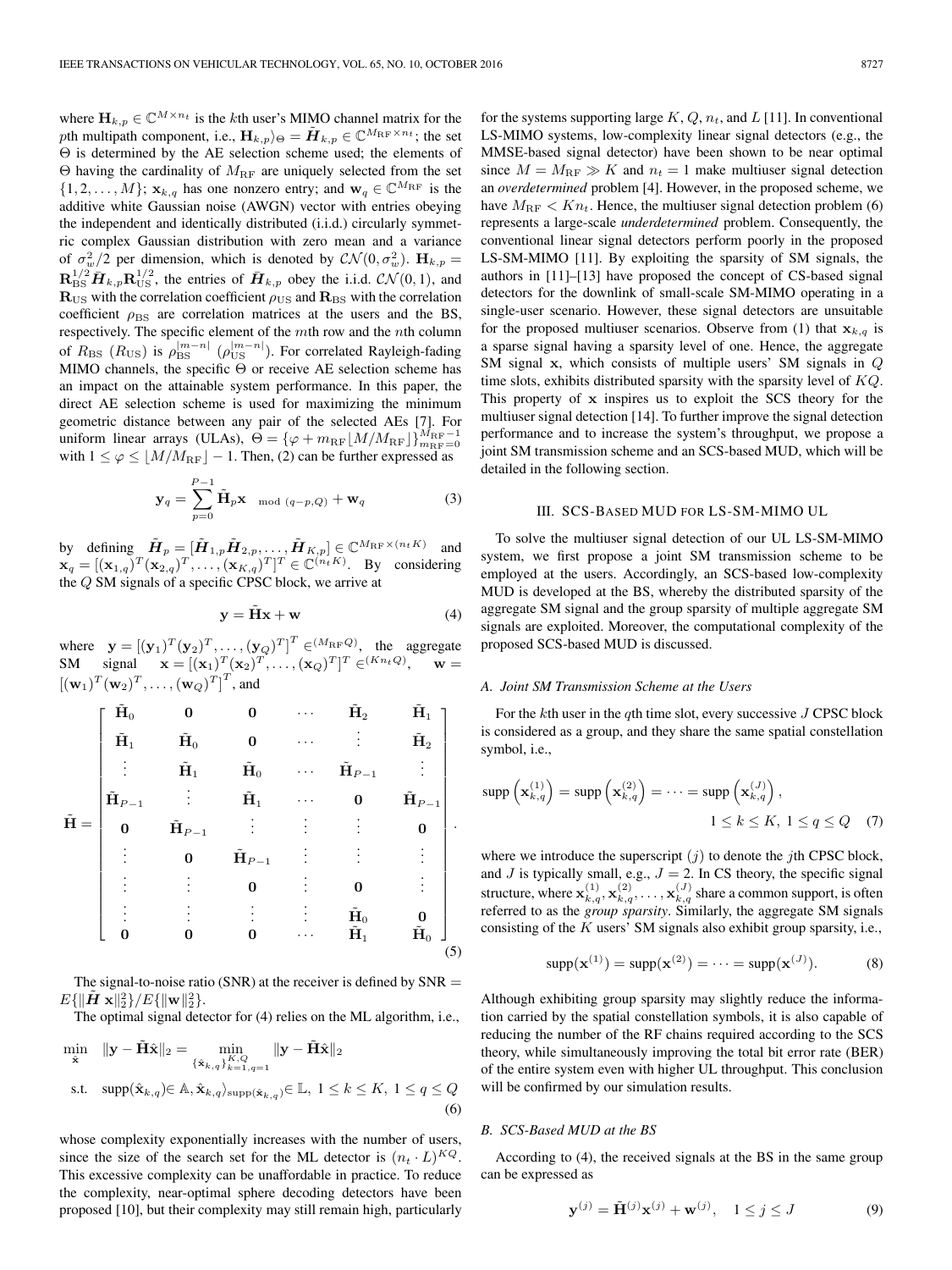where  $y^{(j)}$  denotes the received signal in the *j*th CPSC block, whereas  $\tilde{\mathbf{H}}^{(j)}$  and  $\mathbf{w}^{(j)}$  are the effective MIMO channel matrix and the AWGN vector, respectively.

The intrinsically distributed sparsity of  $\mathbf{x}^{(j)}$  and the underdetermined nature of (9) inspire us to solve the signal detection problem based on CS theory, which can efficiently acquire the sparse solutions to underdetermined linear systems. Moreover, the J different aggregate SM signals in (9) can be jointly exploited for improving the signal detection performance due to the group sparsity of  $\{x^{(j)}\}_{j=1}^J$ . Thus, by considering both the distributed sparsity and the group sparsity of the aggregate SM signals, the multiuser signal detection at the BS can be formulated as the following optimization problem:

$$
\min_{\{\hat{\mathbf{x}}^{(j)}\}_{j=1}^{J}} \sum_{j=1}^{J} \left\| \mathbf{y}^{(j)} - \tilde{\mathbf{H}}^{(j)} \hat{\mathbf{x}}^{(j)} \right\|_{2}^{2}
$$
\n
$$
= \min_{\{\hat{\mathbf{x}}_{k,q}^{(j)}\}_{j=1,k=1,q=1}^{J, K, Q}} \sum_{j=1}^{J} \left\| \mathbf{y}^{(j)} - \tilde{\mathbf{H}}^{(j)} \hat{\mathbf{x}}^{(j)} \right\|_{2}^{2}
$$
\ns.t.  $\left\| \hat{\mathbf{x}}_{k,q}^{(j)} \right\|_{0}^{2} = 1, 1 \le j \le J, 1 \le q \le Q, 1 \le k \le K.$ \n(10)

Our proposed SCS-based MUD solves the optimization problem (10) with the aid of two steps. In the first step, we estimate the spatial constellation symbols, i.e., the indexes of  $K$  users' active AEs in  $J$ successive CPSC blocks. In the second step, we infer the legitimate signal constellation symbols of the  $K$  users in  $J$  CPSC blocks.

*1. Step 1— Estimation of Spatial Constellation Symbols:* We propose a group subspace pursuit (GSP) algorithm developed from the classical subspace pursuit (SP) algorithm in [15] to acquire the sparse solution to the large-scale underdetermined problem (10), where both the *a priori* sparse information (i.e.,  $\|\mathbf{x}_{k,q}^{(j)}\|_0 = 1$ ) and the group sparsity of  $\mathbf{x}^{(1)}, \mathbf{x}^{(2)}, \dots, \mathbf{x}^{(J)}$  are exploited for improving the multiuser signal detection performance. The proposed GSP algorithm is described in **Algorithm 1**, which estimates SM signal  ${\{\widehat{\mathbf{x}}_{k,q}^{(j)}\}}_{k=1,j=1,q=1}^{K,J,Q}$ . Hence, the estimated spatial constellation symbol is  $\{\text{supp}(\widehat{\mathbf{x}}_{k,q}^{(j)})\}_{k=1,j=1,q=1}^{K,J,Q}$ .

**Algorithm 1** Proposed GSP Algorithm.

**Input**: Noisy received signals  $y^{(j)}$  and effective channel matrices  $\tilde{\boldsymbol{H}}^{(j)}$  for  $1 \leq j \leq J$ .

**Output:** Estimate 
$$
\hat{\mathbf{x}}^{(j)} = \left[ (\hat{\mathbf{x}}_1^{(j)})^T (\hat{\mathbf{x}}_2^{(j)})^T, \ldots, (\hat{\mathbf{x}}_Q^{(j)})^T \right]^T
$$
, where  $\hat{\mathbf{x}}_q^{(j)} = \left[ (\hat{\mathbf{x}}_{1,q}^{(j)})^T (\hat{\mathbf{x}}_{2,q}^{(j)})^T, \ldots, (\hat{\mathbf{x}}_{K,q}^{(j)})^T \right]^T$  for  $1 \leq q \leq Q$ . 1:  $\mathbf{r}^{(j)} = \mathbf{y}^{(j)}$  for  $1 \leq j \leq J$ ; {Initialization} 2:  $\Omega^0 = \emptyset$ ; {Empty support set} 3:  $t = 1$ ; {Iteration index} 4: **repeat** 5:  $\mathbf{a}_{k,q}^{(j)} = (\tilde{\mathbf{H}}_{k,q}^{(j)})^* \mathbf{r}^{(j)}$  for  $1 \leq k \leq K$ ,  $1 \leq q \leq Q$ , and  $1 \leq j \leq J$ ; {Correlation}

- 6:  $\alpha_{k,q}$  (1- $k,q$ ) for  $1 \leq k \leq 1$ ,  $1 \leq q \leq q$ , and  $1 \leq j \leq q$ ,<br>
(Correlation)<br>
6:  $\tau_{k,q} = \arg \max_{\tau_{k,q}} \sum_{j=1}^{J} ||\mathbf{a}_{k,q}^{(j)}\rangle_{\tau_{k,q}} t||_2^2$  for  $1 \leq k \leq K$ ,  $1 \leq q \leq Q$ ; {Identify support}
- 7:  $\Gamma = {\tau_{k,q} + (k-1+K(q-1))n_t}_{k=1,q=1}^{K,Q}$ ; {Preliminary support set}
- 8: **b**<sup>(j)</sup> $|_{\Omega^{t-1} \cup \Gamma} = (\tilde{H}^{(j)}|_{\Omega^{t-1} \cup \Gamma})^{\dagger} \mathbf{y}^{(j)}$  for  $1 \leq j \leq J$ ; {Least squares}
- squares}<br>9:  $\omega_{k,q} = \arg \max_{\tilde{\omega}_{k,q}} \sum_{j=1}^{J} ||\mathbf{b}_{k,q}^{(j)}\rangle_{\tilde{\omega}_{k,q}}||$  $\omega_{k,q} = \arg \max_{\tilde{\omega}_{k,q}} \sum_{j=1}^J \left\| \mathbf{b}_{k,q}^{(j)} \right\|_{2} \quad \text{for} \quad 1 \leq k \leq K,$ <br>  $1 \leq q \leq Q$ ; {Pruning support set}
- 10:  $\Omega^t = {\{\omega_{k,q} + (k-1+K(q-1))n_t\}}_{k=1,q=1}^{K,Q};$  [Final support set}
- 11: **c**<sup>(j)</sup> $_{\Omega^t} = (\tilde{\boldsymbol{H}}^{(j)}|_{\Omega^t})^{\dagger} \mathbf{y}^{(j)}$  for  $1 \leq j \leq J$ ; {Least squares}
- 12:  $\mathbf{r}^{(j)} = \mathbf{y}^{(j)} \tilde{\mathbf{H}}^{(j)} \mathbf{c}^{(j)}$  for  $1 \leq j \leq J$ ; {Compute residual}

13:  $t = t + 1$ ; {Update iteration index}

14: **until**  $\Omega^t = \Omega^{t-1}$  or  $t > Q$ 

Compared with the classical SP algorithm, the proposed GSP algorithm exploits the distributed sparsity and group sparsity of  $\{x^{(j)}\}_{j=1}^J$ . More explicitly,  $\mathbf{x}^{(j)} \in \mathbb{C}^{(KQn_t)}$  consists of the KQ low-dimensional sparse vectors  $\mathbf{x}_{k,q}^{(j)} \in \mathbb{C}^{n_t}$ , where each  $\mathbf{x}_{k,q}^{(j)}$  has the known sparsity level of one, and the aggregate SM signals  $\mathbf{x}^{(1)}, \mathbf{x}^{(2)}, \ldots, \mathbf{x}^{(J)}$  exhibit group sparsity. Specifically, the differences between the proposed GSP algorithm and the classical SP algorithm lie in the following two aspects: 1) the identification of the support set including the steps of the *preliminary support set* and the *final support set* as shown in **Algorithm 1**; and 2) the joint processing of  $\mathbf{y}^{(1)}, \mathbf{y}^{(2)}, \dots, \mathbf{y}^{(J)}$ . First, for the support selection, taking the step of the *preliminary support set* for instance, when selecting the preliminary support set, the classical SP algorithm selects the support set associated with the first  $KQ$ largest values of the global correlation result  $(\tilde{H}^{(j)})^* \mathbf{r}^{(j)}$ . By contrast, the proposed GSP algorithm selects the support set associated with the largest value from the local correlation result in each  $(\tilde{H}_{k,q}^{(j)})^* \mathbf{r}^{(j)}$ . This way, the distributed sparsity of the aggregate SM signal can be exploited for improved signal detection performance. Second, compared with the classical SP algorithm, the proposed GSP algorithm jointly exploits the J correlated signals having the group sparsity, which can bring the further improved signal detection performance.

It should be noted that even for the special case of  $J = 1$ , i.e., without using the joint SM transmission scheme, the proposed GSP algorithm still achieves a better signal detection performance than the classical SP algorithm when handling the aggregate SM signal, since the inherently distributed sparsity of the aggregate SM signal is leveraged to improve the signal detection performance.

*2. Step 2— Acquisition of Signal Constellation Symbols:* Following *Step 1*, we can also acquire a rough estimate of the signal constellation symbol for each user in each time slot. By searching for the minimum Euclidean distance between this rough estimate of the signal constellation symbol and the legitimate constellation symbols of L, we can obtain the final estimate of signal constellation symbols.

### *C. Computational Complexity*

The optimal ML signal detector has a prohibitively high computational complexity of  $\mathcal{O}((L \cdot n_t)^{(K \cdot Q)})$  according to (6). The sphere decoding detectors [10] are indeed capable of reducing the computational complexity, but they may still suffer from unaffordable complexity, particularly for large  $K$ ,  $Q$ ,  $L$ , and  $n_t$  values. By contrast, the conventional MMSE-based detector for LS-MIMO and CS-based detector [13] for small-scale SM-MIMO enjoy the low complexity of  $\mathcal{O}(M_{\rm RF} \cdot (n_t \cdot Q \cdot K)^2 + (n_t \cdot Q \cdot K)^3)$  and  $\mathcal{O}(2M_{\rm RF} \cdot (Q \cdot K)^2 +$  $(Q \cdot K)^3$ ), respectively. For the proposed SCS-based MUD, most of the computational requirements are imposed by the least squares (LS) operations, which has complexity of  $\mathcal{O}(J \cdot (2M_{\text{RF}} \cdot (Q \cdot K)^2 +$  $(Q \cdot K)^3$ ) [16]. Consequently, the computational complexity per CPSC block is  $\mathcal{O}(2M_{\text{RF}} \cdot (Q \cdot K)^2 + (Q \cdot K)^3)$ , since J successive aggregate SM signals are jointly processed. Compared with conventional signal detectors, the proposed SCS-based MUD benefits from substantially lower complexity, and it has similar low complexity as the conventional MMSE- and CS-based signal detectors.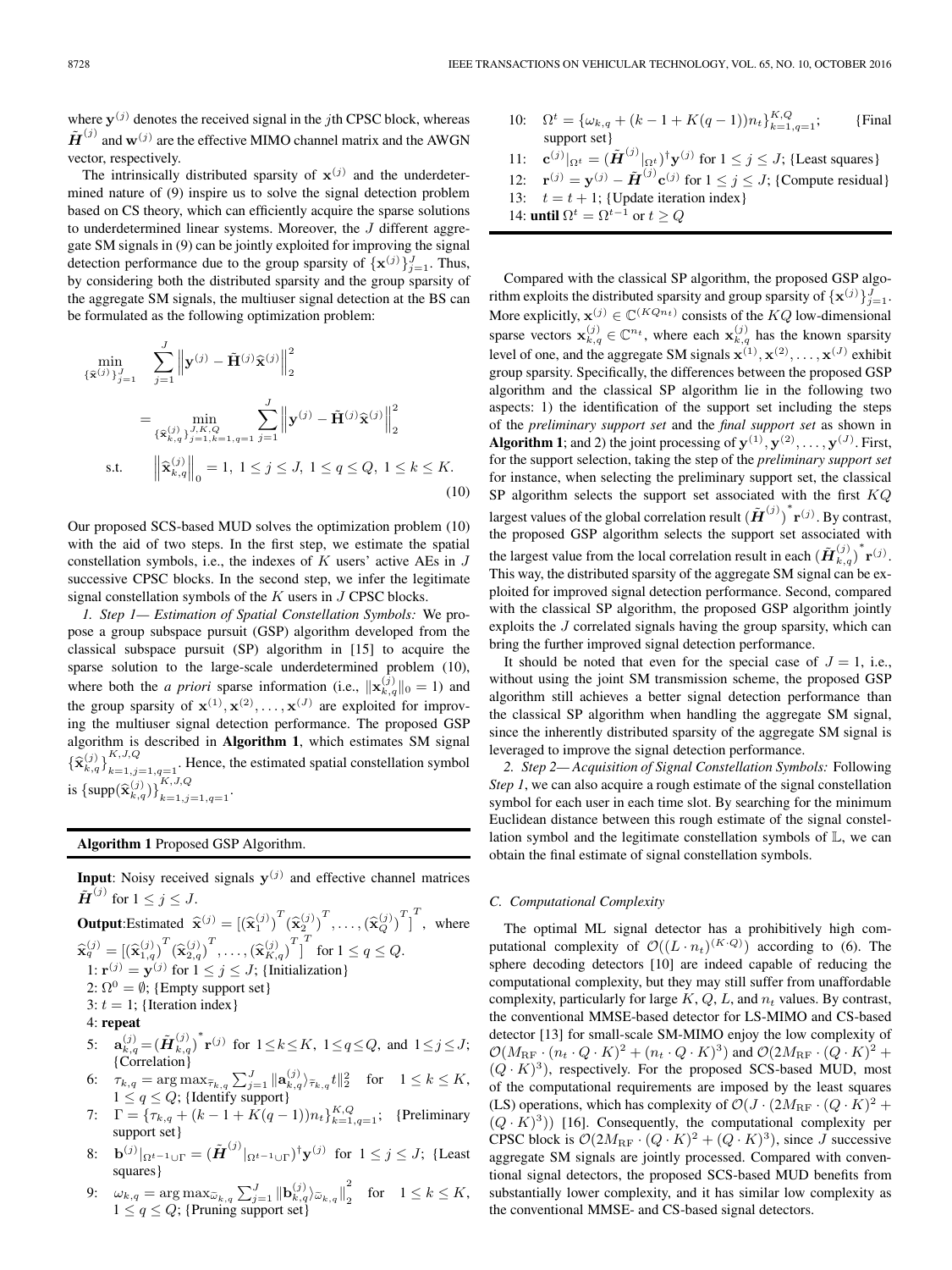

Fig. 2. Total BERs achieved by the proposed SCS-based MUD with different AE selection schemes, where  $K = 8$ ,  $\overline{J} = 2$ , 64-QAM,  $M_{\text{RF}} = 18$ ,  $n_t = 4$ , and  $\rho_{\rm US}=0$  are considered.

#### IV. SIMULATION RESULTS

A simulation study was carried out to compare the attainable performance of the proposed SCS-based MUD to that of the MMSE-based signal detector [4] and to that of the CS-based signal detector [13]. In the LS-SM-MIMO system considered, the BS used a ULA relying on a large number of AEs M, but a much smaller number of RF chains  $M_{\text{RF}}$ , whereas K users employing  $n_t$  AEs but only a single RF chain simultaneously use the CPSC scheme associated with  $P = 8$  and  $Q = 64$  to transmit the SM signals to the BS. The total BER including both the spatial constellation symbols and the signal constellation symbols was evaluated.

Fig. 2 compares the total BERs achieved by the proposed SCS-based MUD with different AE selection schemes, where  $K = 8$ ,  $J = 2$ , 64-QAM,  $M_{\text{RF}} = 18$ ,  $n_t = 4$ , and  $\rho_{\text{US}} = 0$  are considered. The contiguous AE selection scheme implies that we select  $M_{\text{RF}}$  adjacent AEs, i.e.,  $\Theta = \{\varphi + m_{\text{RF}}\}_{m_{\text{RF}}=0}^{M_{\text{RF}}-1}$  with  $1 \leq \varphi \leq M - M_{\text{RF}} + 1$ . By contrast, in the random AE selection scheme, the elements of Θ are randomly selected from the set  $\{1, 2, \ldots, M\}$ , whereas the direct AE selection scheme in [7] has been described in Section II-B. Furthermore, the BER achieved by the SCS-based MUD relying on  $\rho_{\rm BS} = 0$  is also considered as a performance bound, since the choice of  $\rho_{\rm BS} = 0$  and  $\rho_{\rm US} = 0$  implies the uncorrelated Rayleigh-fading MIMO channels. Observe from Fig. 2 that the direct AE selection scheme outperforms the other pair of AE selection schemes. Moreover, for a certain AE selection scheme, the BER performance degrades when  $M_{\rm RF}/M$  or  $\rho_{\rm BS}$  increases. For the direct AE selection scheme, the BER performance of  $\rho_{\rm BS} = 0.8$ ,  $M = 128$  and of  $\rho_{\rm BS} = 0.5$ ,  $M = 64$  approaches the BER achieved for transmission over uncorrelated Rayleigh-fading MIMO channels, which confirms the nearoptimal performance of the direct AE selection scheme.

Fig. 3 compares the overall BER achieved by the CS-based signal detector and by the proposed SCS-based MUD versus the SNR in our LS-SM-MIMO context, where  $K = 8$ ,  $M_{\text{RF}} = 18$ ,  $M = 64$ ,  $\rho_{\text{BS}} =$ 0.5, and the direct AE selection scheme is considered. The SCS-based MUD outperforms the CS-based signal detector even for  $J = 1$ , since the distributed sparsity of the aggregate SM signal is exploited. For the SCS-based MUD, the BER performance improves when *J* increases, albeit this is achieved at the cost of reduced UL throughput. To mitigate this impediment, a higher number of AEs can be employed by the users



Fig. 3. Total BERs achieved by the CS-based signal detector and the SCS-based MUD against different SNRs in LS-SM-MIMO, where  $K = 8$ ,  $M_{\text{RF}} = 18$ ,  $M = 64$ ,  $\rho_{\rm BS} = 0.5$ , and the direct AE selection scheme is considered.



Fig. 4. Total BERs achieved by different signal detectors against different SNRs in the proposed LS-SM-MIMO and conventional LS-MIMO.

for expanding the spatial constellation symbol set constituted by the AEs. Specifically, by increasing  $n_t$  from 4 to 8, the UL throughput of the SCS-based MUD may be increased, but having more AEs at the user results in a higher  $\rho_{\text{US}}$ . When  $n_t$  is increased, the BER performance of the SCS-based MUD associated with  $J = 1$  degrades, as expected. By contrast, when  $n_t$  is increased, the BER performance loss of the SCS-based MUD using  $J = 2$  can be less than 0.2 dB if the BER of 10<sup>-4</sup> is considered, even when a higher  $\rho_{\text{US}}$  associated with a higher  $n_t$  is considered.

Fig. 4 portrays the BER achieved by the different signal detectors as a function of the SNR in the context of the proposed LS-SM-MIMO for  $K = 8$ ,  $M_{\text{RF}} = 18$ ,  $M = 64$ ,  $n_t = 4$ ,  $\rho_{\text{BS}} = 0.5$ , and  $\rho_{\text{US}} = 0$ , where the direct AE selection scheme is also considered. In Fig. 4, we also characterize the 'oracle-assisted' LS-based signal detector relying on the assumption that the spatial constellation symbol is perfectly known at the BS for the proposed LS-SM-MIMO scheme associated with  $J = 2$ , 64-QAM as well as for the MMSE-based